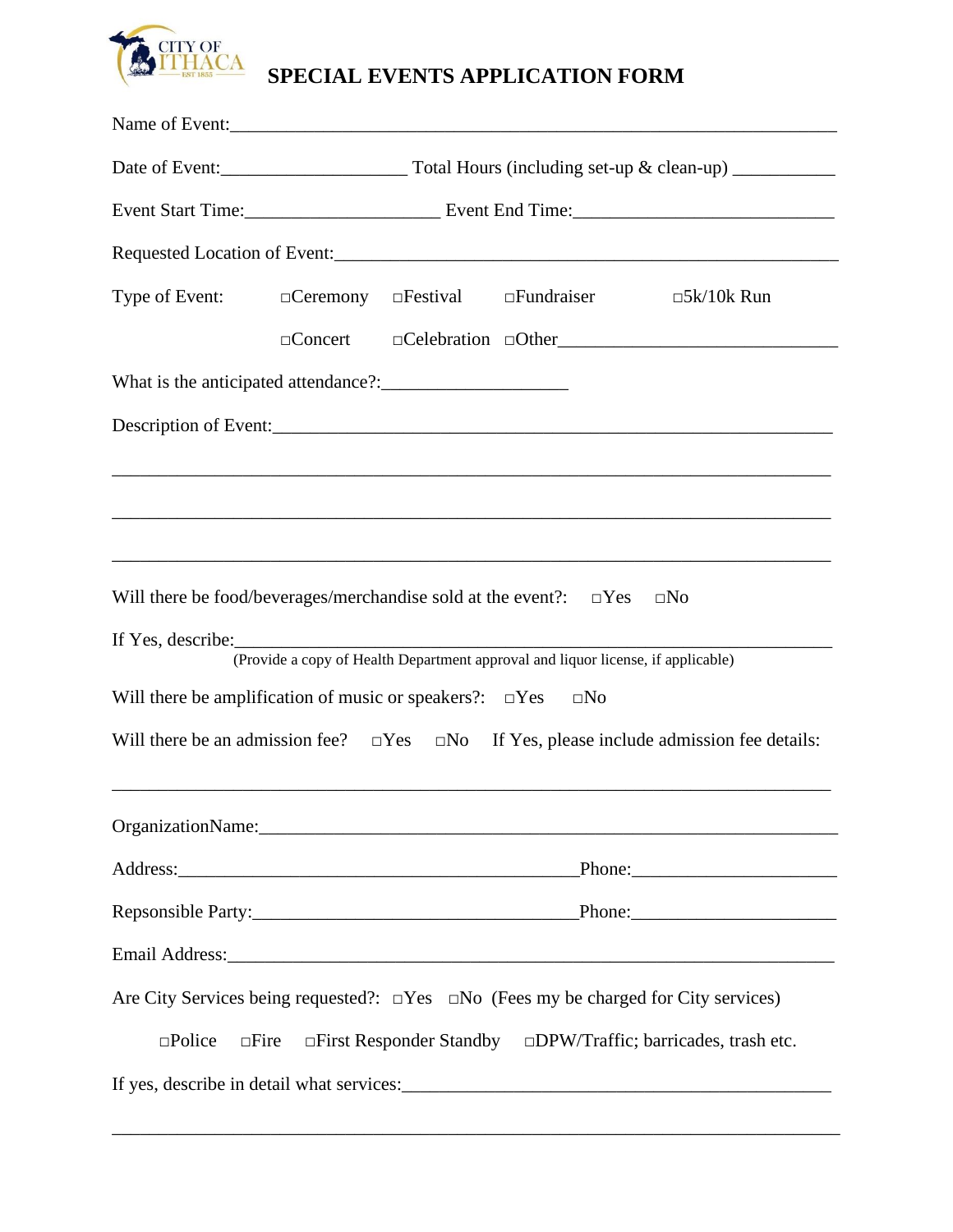## **IDEMNIFICATION AGREEMENT**

I understand that the filing of this application does not ensure approval of a Community Event. I also understand that all Community Events organizers and participants must comply with applicable City ordinances, traffic rules, state health laws, fire codes and liquor licensing regulations. I further understand that an incomplete application may be cause for the denial of this event.

The Host Organization and/or the Event Organizer(s) agree to defend, indemnify and hold harmless the City of Ithaca and the City's employees, officers, City council members and volunteers harmless from any and all losses, damages, claims for damage, liability, lawsuits, judgment expenses and costs arising from any injury or death to any person or damage to any property including all reasonable costs for investigation and defense thereof (including but not limited to attorney fees, cost and expert fees) arising out of or attributed to the issuance4 of the applicant's Community Event Permit regardless of where the injury, death or damage may occur, unless such injury, death or damage is caused by the sole negligence or willful misconduct of the City.

**The Host Organization and/or Event Organizers(s) agree to provide satisfactory evidence of, and shall thereafter maintain during the specified Community Event, such insurance policies and coverages in the type, limits, forms and rating required by the City, naming the City as an additional insured and copy provided upon event approval.**

| Print Name (Authorized Organization Official) | Title |  |
|-----------------------------------------------|-------|--|
|                                               |       |  |
|                                               |       |  |

Signature Date